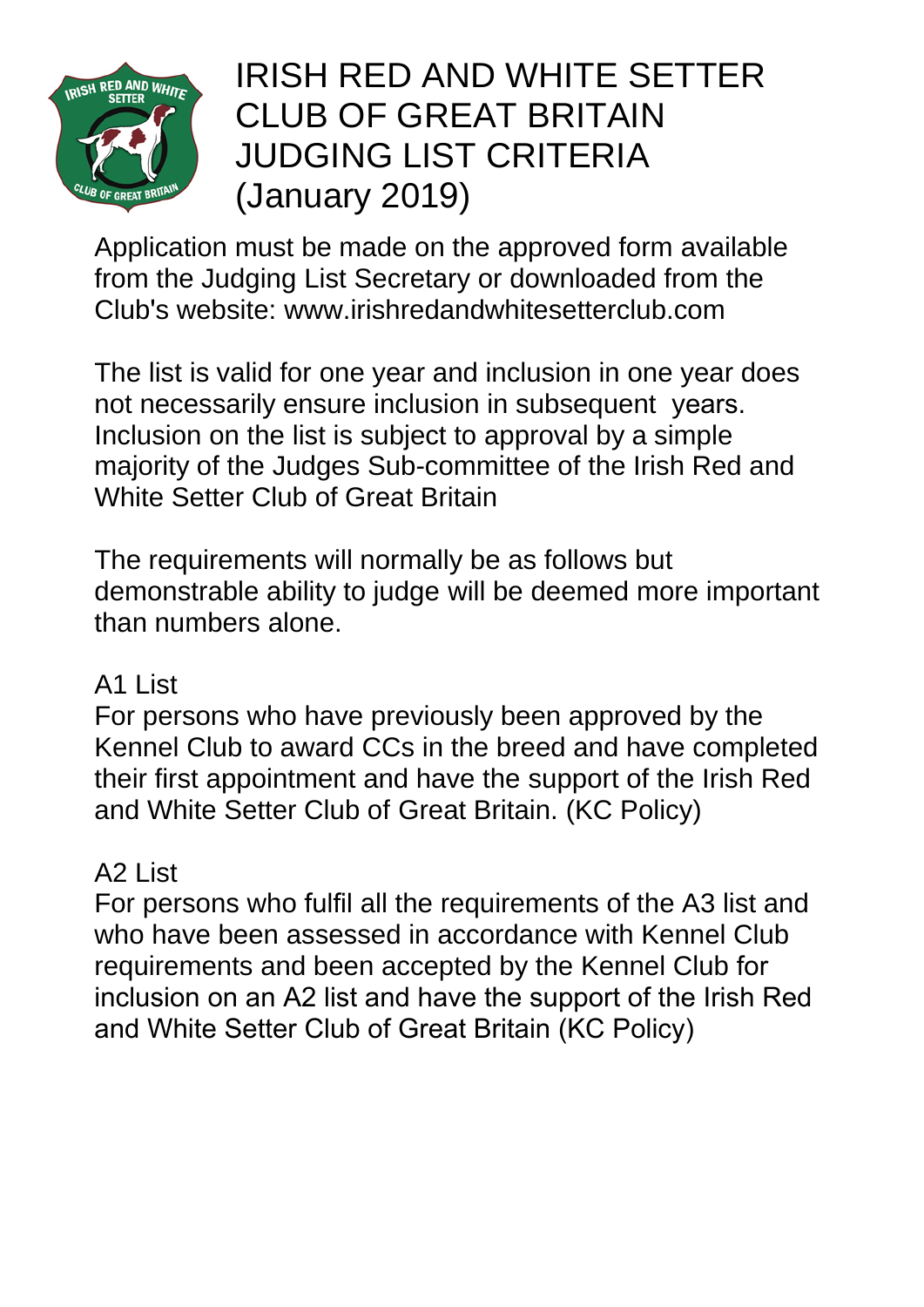A3 List (Breed Specialist)

1) To have a minimum of 7 years judging experience in this breed and have the support of the Irish Red and White Setter Club of Great Britain (KC Policy) 2) To have judged 20 classes of this breed with an

adequate geographical spread.

3) To have judged 50 dogs of this breed.

4) To have attended a seminar given by a KC Accredited Trainer and passed the relevant examination on KC Regulations and Judging Procedures. (KC Policy) 5) To have attended a seminar given by a KC Accredited Trainer on Conformation and Movement.(KC Policy) 6) To have attended a Conformation and Movement "Hands -on Assessment" conducted by a Kennel Club Accredited Trainer and passed the assessment.

(KC Policy)

7) To have attended at least one Breed Specific Seminar (Module 2) run in accordance with the relevant Kennel Club Code of Best Practice and passed an examination And /Or assessment where applicable.(KC Policy)

8) To have bred and/or owned a minimum of three Irish Red and White Setters when they obtained their first entry in the Kennel Club Stud Book (save in exceptional circumstances). (KC Policy)

9) To have stewarded on 12 occasions. (KC Policy) Advisory Note

a) A3 list judges should be aware that as from January 1st 2011 it is a Kennel Club requirement to have attended a Kennel Club Field Trial at Open Stake level or an Open Gundog Working Test for the relevant gundog sub group, before being considered to award Kennel Club Challenge Certificates for the first time.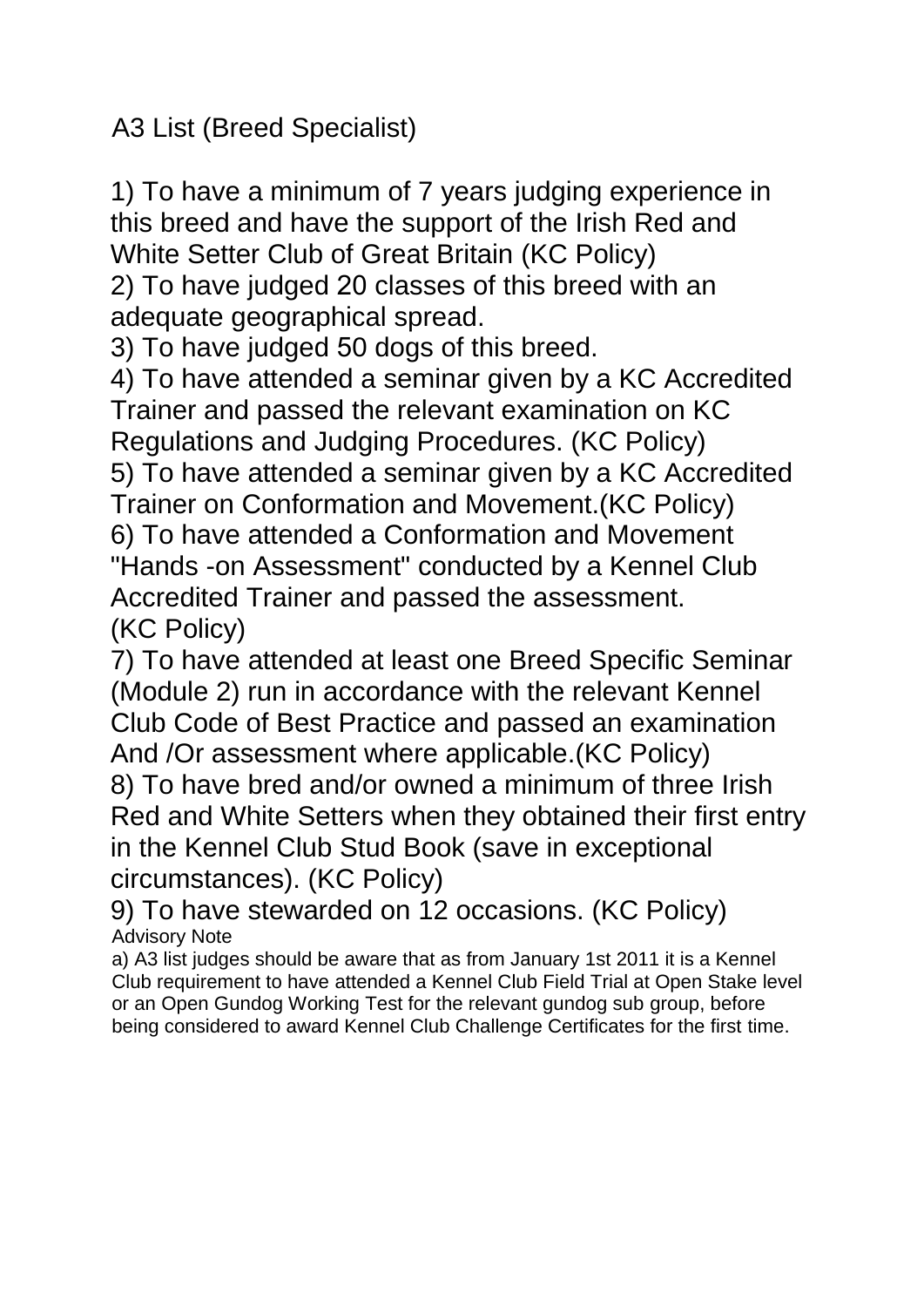A3 List (Non specialist)

1) To have a minimum of 7 years judging experience in any one breed (to include 5 years in this breed) and have the support of the Irish Red and White Setter Club of Great Britain. (KC Policy)

2) To have judged 20 classes of this breed with an adequate geographical spread.

3) To have judged 50 dogs of this breed.

4) To have awarded CCs in at least one other breed. (KC Policy)

5) To have attended a Breed Specific Seminar (Module 2) run in accordance with relevant the Kennel Club Code of Best Practice and passed an examination and/or assessment where applicable.

## B List (Specialist)

1) To have five years' experience owning and exhibiting in this breed and have the support of the Irish Red and White Setter Club of Great Britain

2) To have judged 7 classes of this breed at Open Shows or Championship Shows without CCs with an adequate geographical spread

3) To have judged 20 dogs of this breed

4) To have attended a Breed Specific Seminar (Module 1) run in accordance with the relevant Kennel Club Code of Best Practice and passed an examination and/or an

#### assessment

Advisory notes

a) it is desirable to have stewarded at least 3 times, preferably in this breed b) Whilst not yet mandatory for the B list, Judges are advised and encouraged to attend the 3 Kennel Club Accredited Judging Seminars as soon as possible

### B List (Non specialist)

1) To have 7 years judging in any one breed and have the support of the Irish Red and White Setter Club of Great Britain.